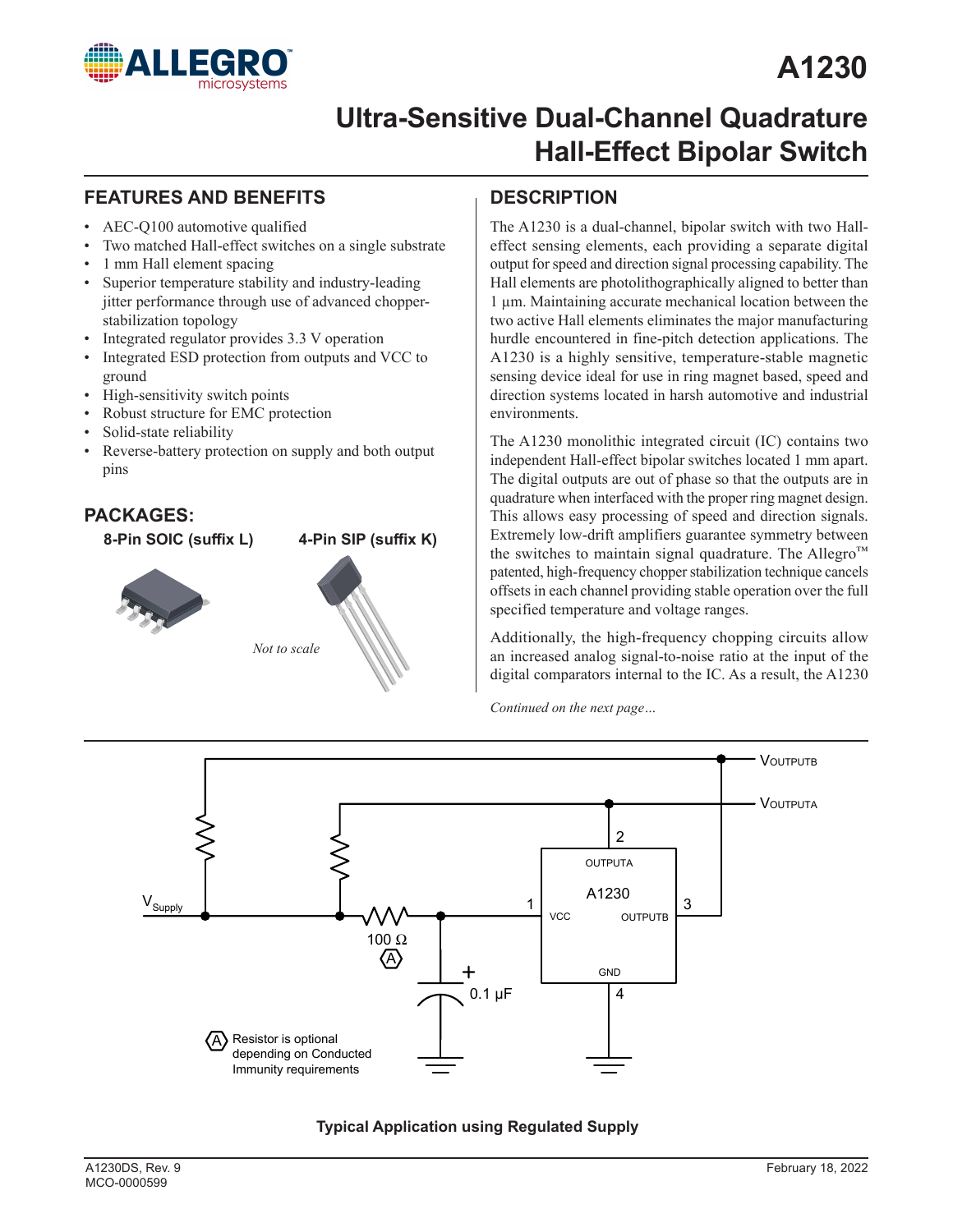*Description (continued)*

achieves industry-leading digital output jitter performance that is critical in high-performance motor commutation applications. An on-chip regulator allows the use of this device over a wide operating voltage range. Post-assembly factory programming at Allegro provides sensitive switch points that are symmetrical between the two switches.

The A1230 is available in a plastic 8-pin SOIC surface-mount package (L) and a plastic 4-pin SIP (K). Both are available in a temperature range of –40°C to 150°C. Each package is lead (Pb) free, with 100% matte-tin-plated leadframe.

#### **SELECTION GUIDE**

| <b>Part Number</b>                           | Packing*<br><b>Mounting</b> |                          | Ambient, $T_A$                      |
|----------------------------------------------|-----------------------------|--------------------------|-------------------------------------|
| A1230LK-T                                    | Bulk, 500 pieces/bag        | 4-pin SIP through hole   | $-40^{\circ}$ C to 150 $^{\circ}$ C |
| A1230LLTR-T<br>13-in. reel, 3000 pieces/reel |                             | 8-pin SOIC surface mount |                                     |

\*Contact Allegro for additional packing options.

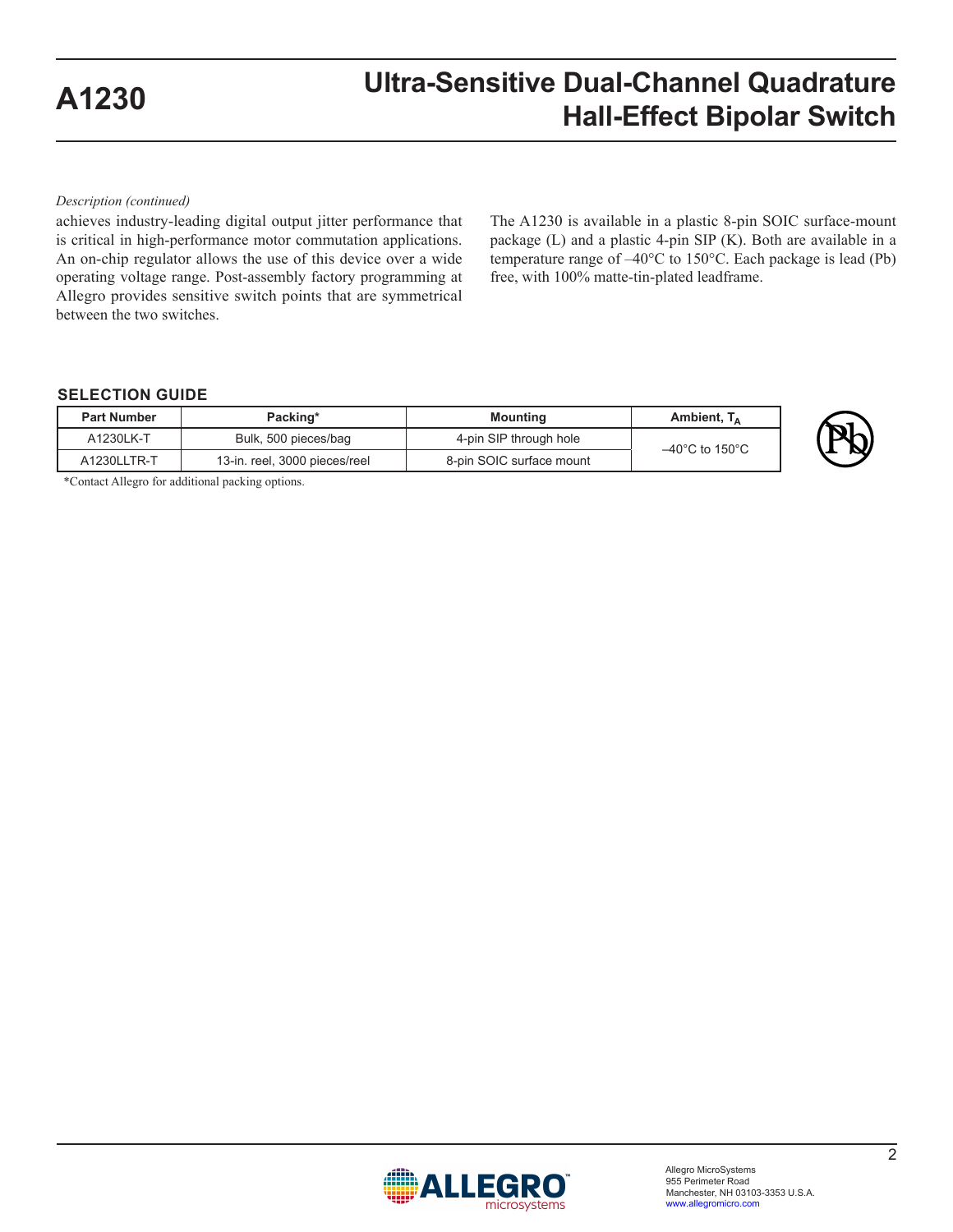#### **SPECIFICATIONS**

#### **ABSOLUTE MAXIMUM RATINGS**

| <b>Characteristic</b>                | Symbol              | <b>Notes</b> | Rating             | <b>Units</b> |
|--------------------------------------|---------------------|--------------|--------------------|--------------|
| Supply Voltage                       | $V_{\rm CC}$        |              | 26.5               | V            |
| Reverse Battery Voltage<br>$V_{RCC}$ |                     |              | $-16$              | $\vee$       |
| Output Off Voltage                   | V <sub>OUTPUT</sub> |              | $\rm V_{CC}$       | V            |
| <b>Output Sink Current</b>           | <b>OUTPUT(Sink)</b> |              | Internally Limited |              |
| <b>Magnetic Flux Density</b>         | B                   |              | Unlimited          |              |
| <b>Operating Ambient Temperature</b> | Т <sub>А</sub>      | Range L      | $-40$ to 150       | $^{\circ}$ C |
| Maximum Junction Temperature         | $T_{\rm J}$ (max)   |              | 165                | $^{\circ}C$  |
| Storage Temperature                  | $I_{\text{stg}}$    |              | $-65$ to 170       | $^{\circ}$ C |

#### **Pinout Diagrams and Terminal List Table**



**Terminal List Table**



**Package K, 4-Pin SIP Package L, 8-Pin SOIC**

#### **Pin Number Name Function Package K Package L** 1 | 1 | VCC | Connects power supply to on-chip voltage regulator 2 | 2 | OUTPUTA Output from E1 via first Schmitt circuit 3 | 3 | OUTPUTB Output from E2 via second Schmitt circuit 4 | 4 | GND | Terminal for ground connection – 5-8 NC No connection

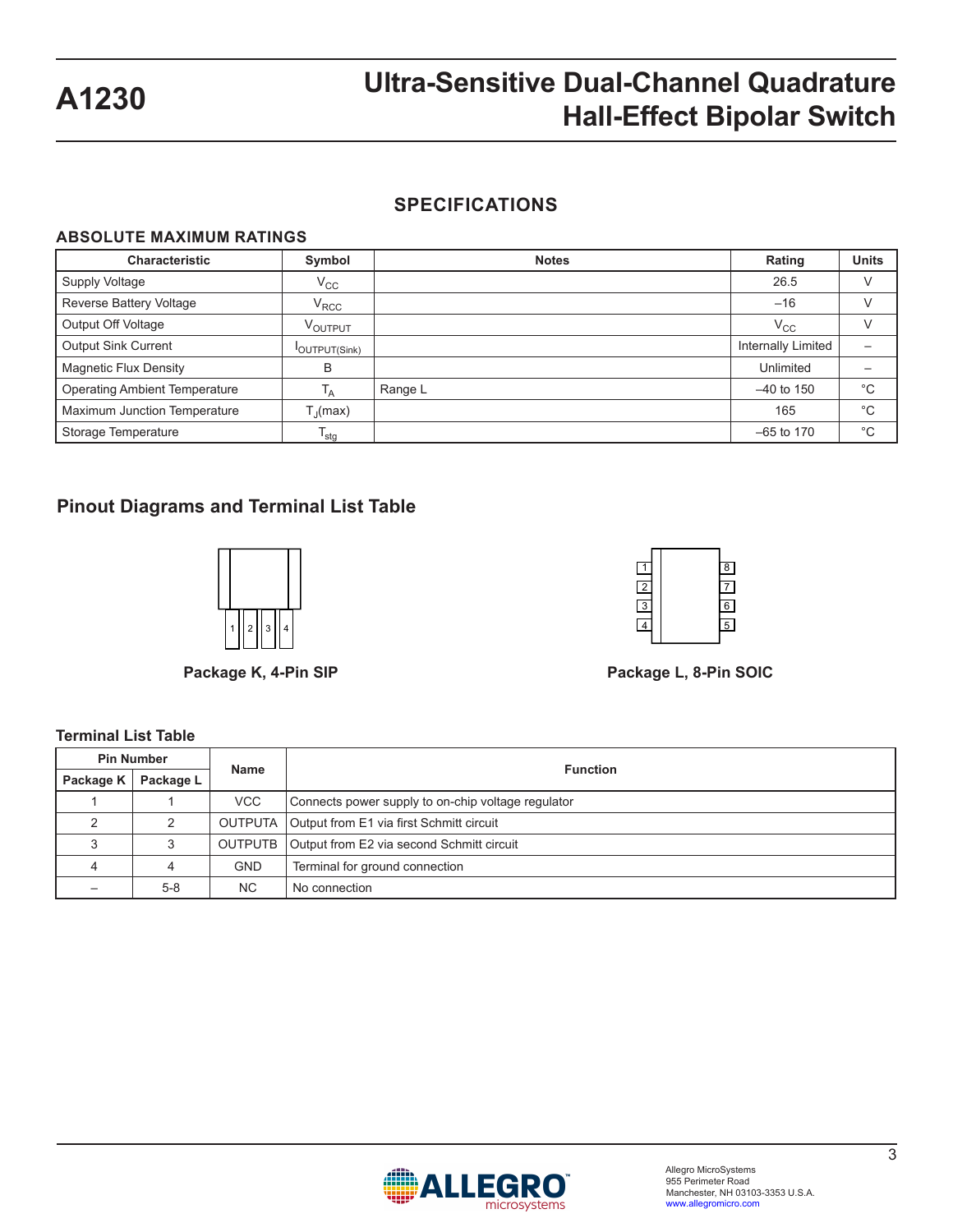### **OPERATING CHARACTERISTICS: Valid over operating temperature ranges unless otherwise noted; typical data applies to**

 $V_{CC}$  = 12 V, and T<sub>A</sub> = 25°C

| <b>Characteristic</b>                                                             | Symbol                     | <b>Test Conditions</b>                                                                       | Min.                     | Typ.                     | Max.                     | Unit $[1]$               |
|-----------------------------------------------------------------------------------|----------------------------|----------------------------------------------------------------------------------------------|--------------------------|--------------------------|--------------------------|--------------------------|
| <b>ELECTRICAL CHARACTERISTICS</b>                                                 |                            |                                                                                              |                          |                          |                          |                          |
| Supply Voltage <sup>[2]</sup>                                                     | $\rm V_{CC}$               | Operating; $T_A \le 150^{\circ}$ C                                                           | 3.3                      | $\overline{\phantom{0}}$ | 18                       | $\vee$                   |
| Output Leakage Current                                                            | <b>I</b> OUTPUT(OFF)       | Either output                                                                                |                          | < 1                      | 10                       | μA                       |
| <b>Supply Current</b>                                                             | $I_{\text{CC(OFF)}}$       | $B < B_{RP(A)}$ , $B < B_{RP(B)}$                                                            |                          | 3.5                      | 6.0                      | mA                       |
|                                                                                   | $I_{\text{CC(ON)}}$        | $B > B_{OP(A)}$ , $B > B_{OP(B)}$                                                            | $\overline{\phantom{0}}$ | 3.5                      | 6.0                      | mA                       |
| Low Output Voltage                                                                | VOUTPUT(ON)                | Both outputs; $I_{\text{OUTPUT(SINK)}}$ = 20 mA; B > B <sub>OP(A)</sub> , B ><br>$B_{OP(B)}$ | $\overline{\phantom{m}}$ | 160                      | 500                      | mV                       |
| <b>Output Sink Current</b>                                                        | <b>I</b> OUTPUT(SINK)      |                                                                                              |                          | $\overline{\phantom{0}}$ | 20                       | mA                       |
| Output Sink Current, Continuous <sup>[3]</sup>                                    | <b>loutput(SINK)C</b>      | $T_J < T_{J(max)}$ , $V_{OUTPUT} = 12 V$                                                     | $\overline{\phantom{0}}$ | $\overline{\phantom{0}}$ | 70                       | mA                       |
| Output Sink Current, Peak [4]                                                     | <b>l</b> OUTPUT(SINK)P     | $t < 3$ seconds                                                                              | $\overline{\phantom{0}}$ |                          | 220                      | mA                       |
| <b>Chopping Frequency</b>                                                         | $f_{\rm C}$                |                                                                                              | $\qquad \qquad -$        | 780                      | $\qquad \qquad -$        | kHz                      |
| Output Rise Time                                                                  | $t_r$                      | $C_{\text{LOAD}}$ = 20 pF, R <sub>LOAD</sub> = 820 $\Omega$                                  | $\overline{\phantom{0}}$ | 1.8                      | $\overline{\phantom{0}}$ | μs                       |
| <b>Output Fall Time</b>                                                           | t <sub>f</sub>             | $C_{LOAD}$ = 20 pF, R <sub>LOAD</sub> = 820 Ω                                                | $\qquad \qquad -$        | 1.2                      | $\qquad \qquad -$        | $\mu s$                  |
| Power-On Time                                                                     | $t_{ON}$                   | $B > 40$ G or $B < -40$ G                                                                    |                          | 15                       | $\qquad \qquad -$        | μs                       |
| Power-Off Time                                                                    | $t_{\text{OFF}}$           | $B > 40$ G or $B < -40$ G                                                                    | $\overline{\phantom{0}}$ | 25                       | $\qquad \qquad -$        | $\mu s$                  |
| Power-On State                                                                    | POS                        | $B = 0 G$                                                                                    | $\overline{\phantom{0}}$ | Low                      | $\qquad \qquad -$        | $\overline{\phantom{0}}$ |
| <b>TRANSIENT PROTECTION CHARACTERISTICS</b>                                       |                            |                                                                                              |                          |                          |                          |                          |
| Supply Zener Voltage                                                              | $V_{Z}$                    | $I_{CC}$ = 9 mA, $T_A$ = 25°C                                                                | 28                       | $\overline{\phantom{0}}$ | $\overline{\phantom{0}}$ | $\vee$                   |
| Supply Zener Current <sup>[5]</sup>                                               | $I_{Z}$                    | $V_S = 28 V$                                                                                 |                          | $\overline{\phantom{0}}$ | 9.0                      | mA                       |
| Reverse-Battery Current                                                           | $I_{RCC}$                  | $V_{RCC}$ = -18 V, T <sub>J</sub> < T <sub>J(max)</sub>                                      |                          | 2                        | 15                       | mA                       |
| <b>MAGNETIC CHARACTERISTICS [6]</b>                                               |                            |                                                                                              |                          |                          |                          |                          |
| Operate Point: $B > BOP$                                                          | $B_{OP(A)}$ , $B_{OP(B)}$  |                                                                                              |                          | $\overline{7}$           | 30                       | G                        |
| Release Point: $B < B_{RP}$                                                       | $B_{RP(A)}$ , $B_{RP(B)}$  |                                                                                              | $-30$                    | $-7$                     | $\overline{\phantom{0}}$ | G                        |
| Hysteresis: $B_{OP(A)} - B_{RP(A)}$ ,<br>$B_{OP(B)} - B_{RP(B)}$                  | $BHYS(A)$ , $BHYS(B)$      |                                                                                              | 5                        | 14                       | 35                       | G                        |
| Symmetry: Channel A, Channel B,<br>$B_{OP(A)} + B_{RP(A)}, B_{OP(B)} + B_{RP(B)}$ | $SYM_A$ , SYM <sub>B</sub> |                                                                                              | $-35$                    | $\overline{\phantom{0}}$ | 35                       | G                        |
| Operate Symmetry: $B_{OP(A)} - B_{OP(B)}$                                         | SYM <sub>AB(OP)</sub>      |                                                                                              | $-25$                    | $\overline{\phantom{0}}$ | 25                       | G                        |
| Release Symmetry: $B_{RP(A)} - B_{RP(B)}$                                         | SYM <sub>AB(RP)</sub>      |                                                                                              | $-25$                    |                          | 25                       | G                        |

 $[1]$  1 G (gauss) = 0.1 mT (millitesla).

 $[2]$  When operating at maximum voltage, never exceed maximum junction temperature,  $T_{\text{J}}(max)$ . Refer to power derating curve charts.

[3] Device will survive the current level specified, but operation within magnetic specification cannot be guaranteed.

[4] Short circuit of the output to VCC is protected for the time duration specified.

[5] Maximum specification limit is equivalent to  $I_{CC(max)} + 3$  mA.

[6] Magnetic flux density, B, is indicated as a negative value for north-polarity magnetic fields, and as a positive value for south-polarity magnetic fields. This so-called algebraic convention supports arithmetic comparison of north and south polarity values, where the relative strength of the field is indicated by the absolute value of B, and the sign indicates the polarity of the field (for example, a –100 G field and a 100 G field have equivalent strength, but opposite polarity).

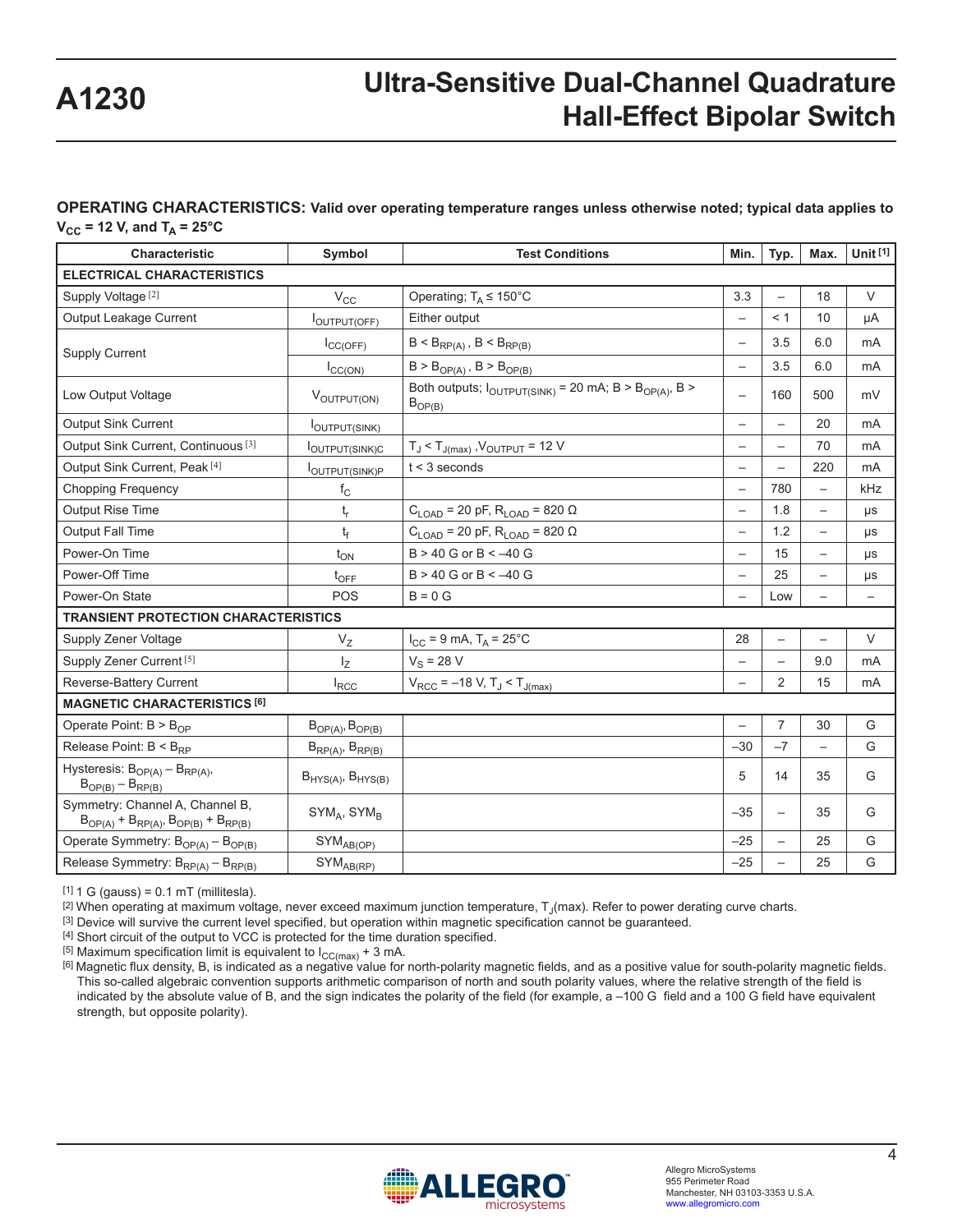#### **EMC**

Contact Allegro MicroSystems for EMC performance.



**Functional Block Diagram**

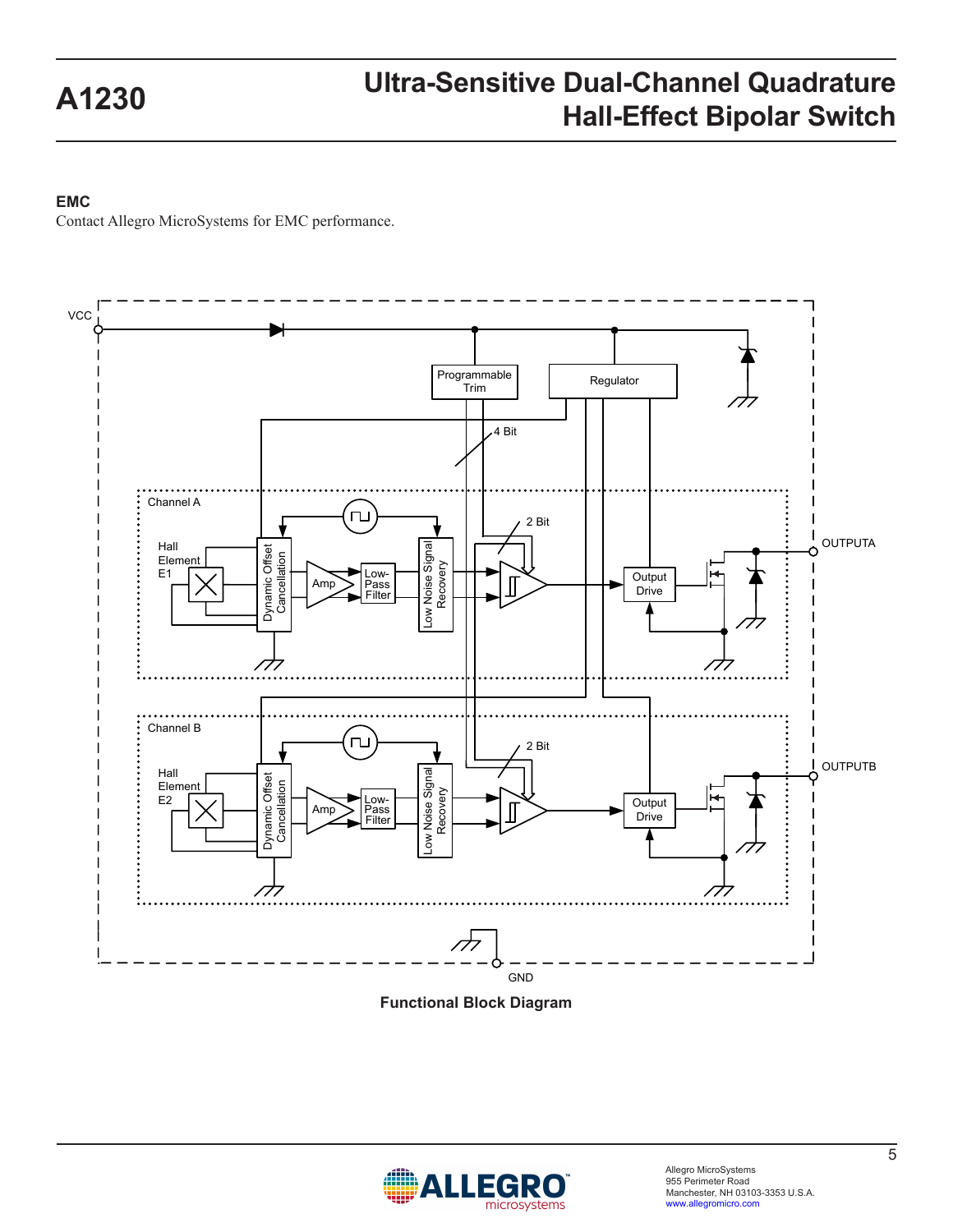|                                                                                                                                                          |                                                                                                                                                                                                                                                                                                         | THERMAL CHARACTERISTICS: may require derating at maximum conditions; see application information                                                                                                                                                                                                                                                                                                                                                                                                                                                                                                                                            |     |                |
|----------------------------------------------------------------------------------------------------------------------------------------------------------|---------------------------------------------------------------------------------------------------------------------------------------------------------------------------------------------------------------------------------------------------------------------------------------------------------|---------------------------------------------------------------------------------------------------------------------------------------------------------------------------------------------------------------------------------------------------------------------------------------------------------------------------------------------------------------------------------------------------------------------------------------------------------------------------------------------------------------------------------------------------------------------------------------------------------------------------------------------|-----|----------------|
| Characteristic                                                                                                                                           | Symbol                                                                                                                                                                                                                                                                                                  | <b>Test Conditions*</b>                                                                                                                                                                                                                                                                                                                                                                                                                                                                                                                                                                                                                     |     | <b>Units</b>   |
|                                                                                                                                                          |                                                                                                                                                                                                                                                                                                         | Package K, 1-layer PCB with copper limited to solder pads                                                                                                                                                                                                                                                                                                                                                                                                                                                                                                                                                                                   | 177 | $^{\circ}$ C/W |
| Package Thermal Resistance                                                                                                                               | $R_{\theta JA}$                                                                                                                                                                                                                                                                                         | Package L-8 pin, 1-layer PCB with copper limited to solder pads                                                                                                                                                                                                                                                                                                                                                                                                                                                                                                                                                                             | 140 | $\degree$ C/W  |
|                                                                                                                                                          |                                                                                                                                                                                                                                                                                                         | Package L-8 pin, 4-layer PCB based on JEDEC standard                                                                                                                                                                                                                                                                                                                                                                                                                                                                                                                                                                                        | 80  | $^{\circ}$ C/W |
| *Additional thermal data available on the Allegro website.<br>Maximum Allowable V <sub>cc</sub> (V)<br>on, P <sub>D</sub> (mW)<br><b>Power Dissipati</b> | 20<br>19<br>18<br>17<br>16<br>15<br>14<br>13<br>12<br>11<br>10<br>9<br>8<br>$\overline{7}$<br>6<br>5<br>4<br>3<br>2<br>${\bf 20}$<br>40<br>1900<br>1800<br>1700<br>1600<br>1500<br>1400<br>1300<br>1200<br>1100<br>1000<br>900<br>800<br>700<br>600<br>500<br>400<br>300<br>200<br>100<br>0<br>20<br>40 | <b>Power Derating Curve</b><br>$V_{CC(max)}$<br>Package L, 4-layer PCB<br>$(R_{\theta JA} = 80 °C/W)$<br>Package L, 1-layer PCB<br>$(R_{\theta JA} = 140 °C/W)$<br>Package K, 1-layer PCB<br>$(R_{\theta_{\text{JA}}} = 177^{\circ}$ C/W)<br>$V_{CC(min)}$<br>80<br>100<br>120<br>140<br>180<br>60<br>160<br>Temperature (°C)<br><b>Power Dissipation versus Ambient Temperature</b><br>Package L, 4-layer PCB<br>$(R_{\theta JA} = 80 °C/W)$<br>Package L, 1-layer PCB<br>$(R_{\theta JA} = 140 °C/W)$<br>Package K, 1-layer PCB<br>$(R_{\theta JA} = 177 \degree C/W)$<br>60<br>80<br>100<br>120<br>140<br>160<br>180<br>Temperature (°C) |     |                |

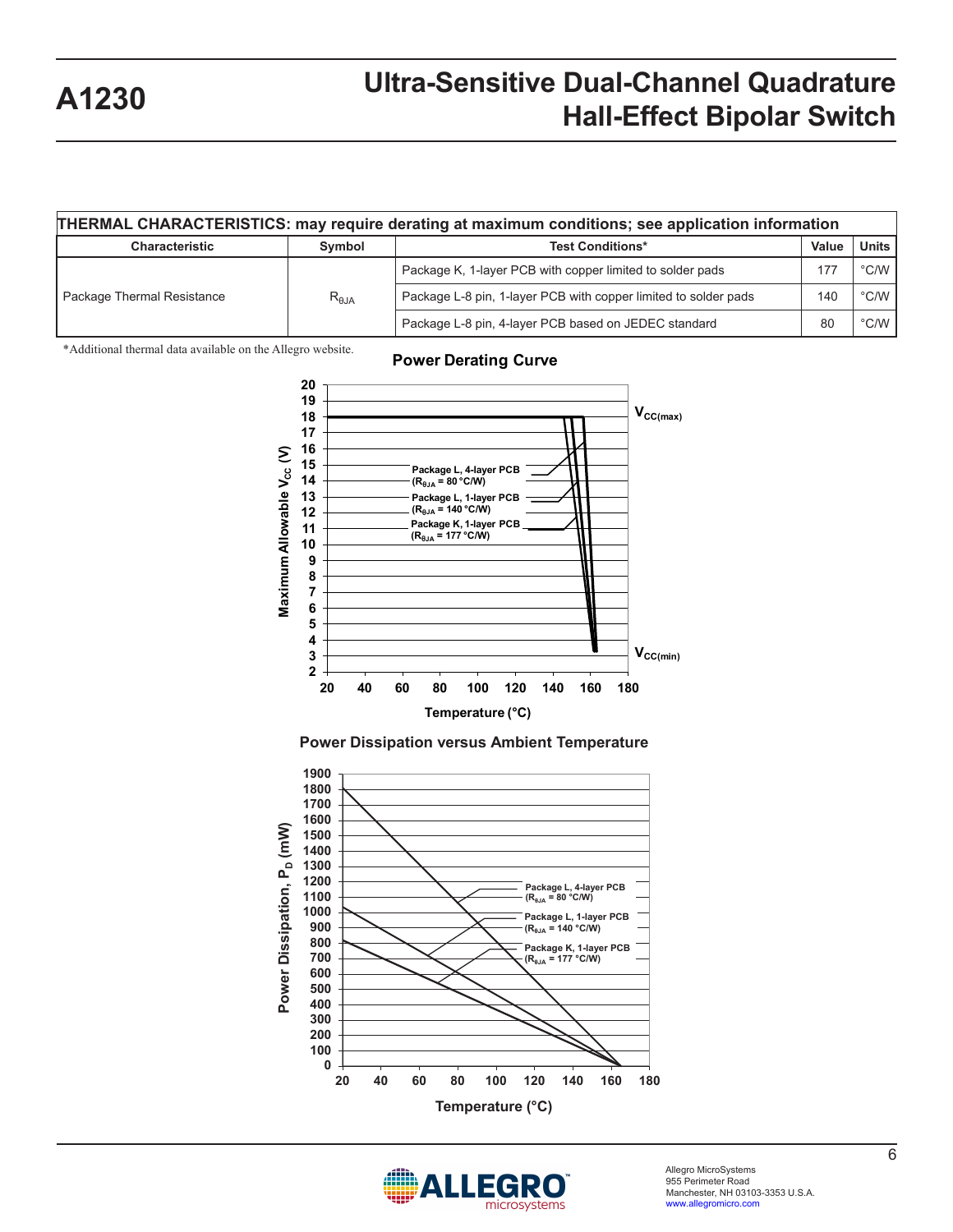#### **Electrical Operating Characteristics**







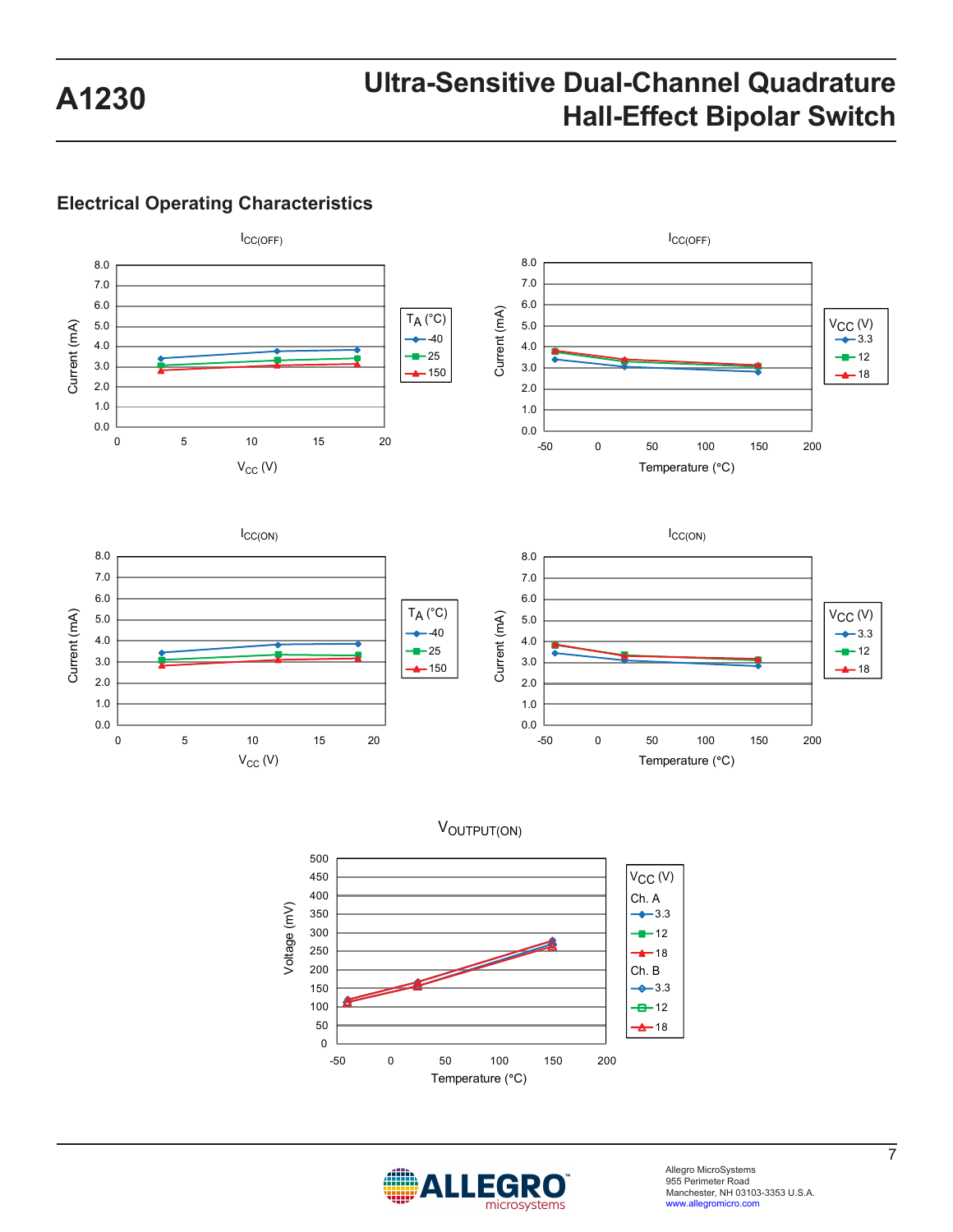#### **Magnetic Operating Characteristics**











*Additional magnetic characteristics on next page*



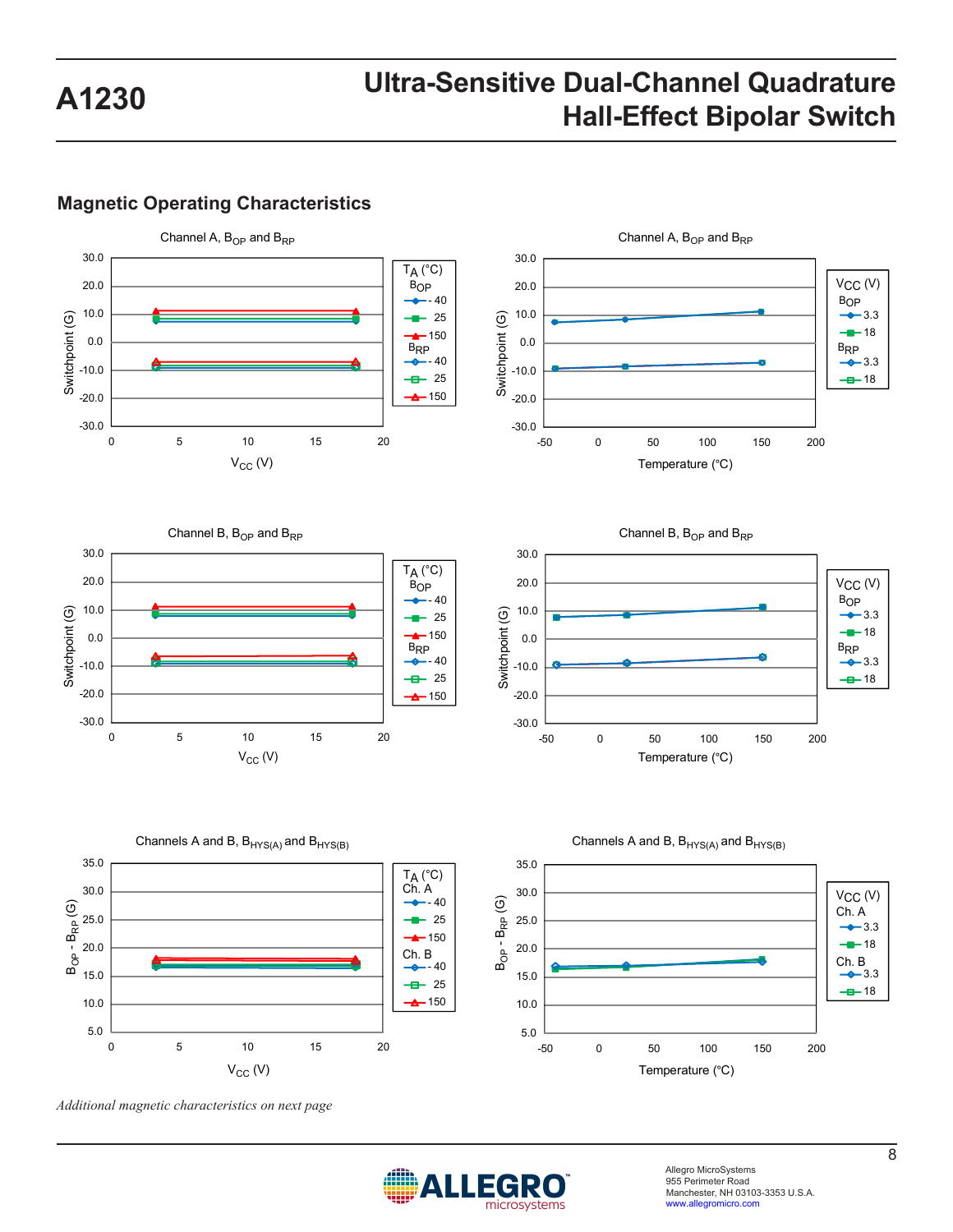

*Additional magnetic characteristics on next page*

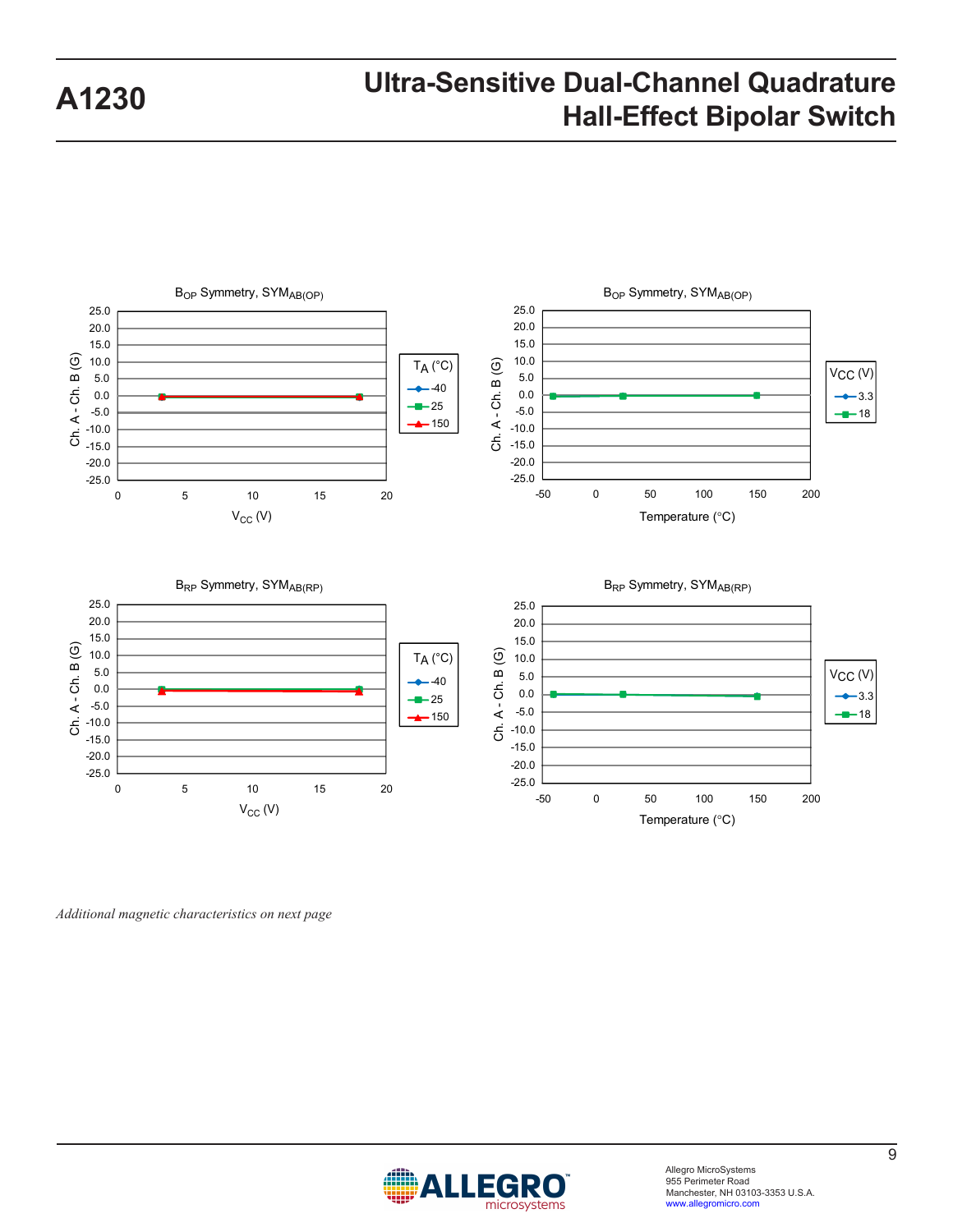



#### Channel B Symmetry, SYMB 35.0 25.0 15.0  $B_{OP} + B_{RP}$  (G)  $B_{\text{OP}} + B_{\text{RP}}$  (G) 5.0 -40 ÷  $-25$ -5.0 150 -15.0 -25.0 -35.0 0 5 10 15 20



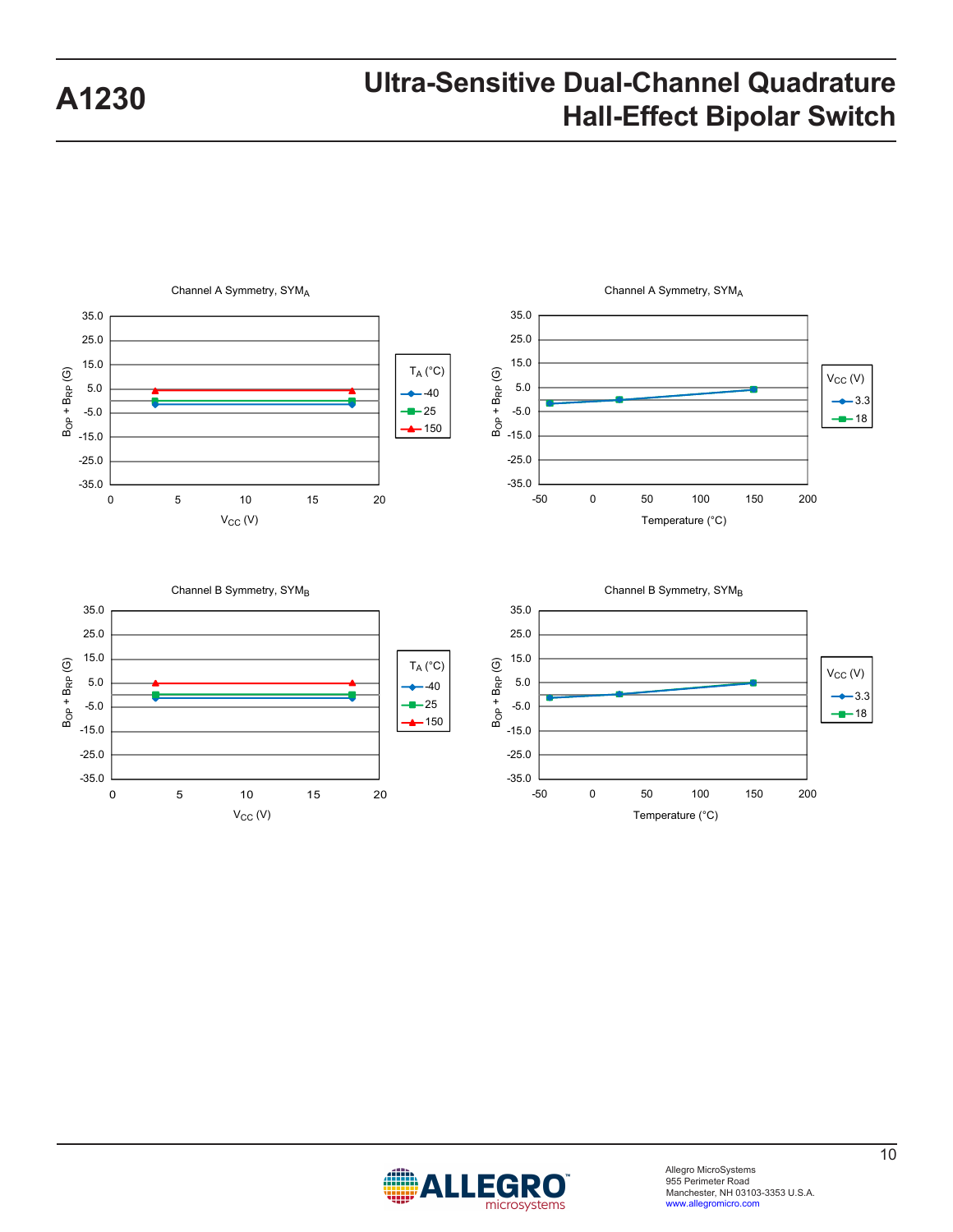#### **FUNCTIONAL DESCRIPTION**

#### **Chopper-Stabilized Technique**

A limiting factor for switch point accuracy when using Hall effect technology is the small signal voltage developed across the Hall plate. This voltage is proportionally small relative to the offset that can be produced at the output of the Hall IC. This makes it difficult to process the signal and maintain an accurate, reliable output over the specified temperature and voltage range.

Chopper-stabilization is a unique approach used to minimize Hall offset on the chip. The Allegro technique, dynamic quadrature offset cancellation, removes key sources of the output drift induced by temperature and package stress. This offset reduction technique is based on a signal modulation-demodulation process. The undesired offset signal is separated from the magnetically induced signal in the frequency domain through modulation. The subsequent demodulation acts as a modulation process for the offset causing the magnetically induced signal to recover its original spectrum at baseband while the DC offset becomes a high frequency signal. Then, using a low-pass filter the signal passes while the modulated DC offset is suppressed.

Allegro's new innovative chopper-stabilization technique uses a high frequency clock. This chopper-stabilization approach desensitizes the IC to temperature and stress. The high-frequency operation also allows a greater sampling rate that produces higher accuracy and faster signal processing capability. Additionally, filtering is more effective and results in a lower noise analog signal at the input to the Schmitt trigger. Therefore, this highfrequency chopping technique reduces jitter, also known as 360° repeatability, can be induced on the output signal. The sampleand-hold process, used by the demodulator to store and recover the signal, can slightly degrade the signal to noise ratio. This is because the process generates replicas of the noise spectrum at the baseband, causing a decrease in jitter performance. However, the improvement in switch point performance, resulting from the reduction of the effects of thermal and mechanical stress, outweighs the degradation in the signal to noise ratio.

This technique produces devices that have an extremely stable quiescent Hall output voltage, are immune to thermal stress, and have precise recoverability after temperature cycling. This technique is made possible through the use of a BiCMOS process which allows the use of low offset and low noise amplifiers in combination with high-density logic integration and sample and hold circuits.



**Figure 1: Chopper Stabilization Circuit (Dynamic Quadrature Offset Cancellation)** 

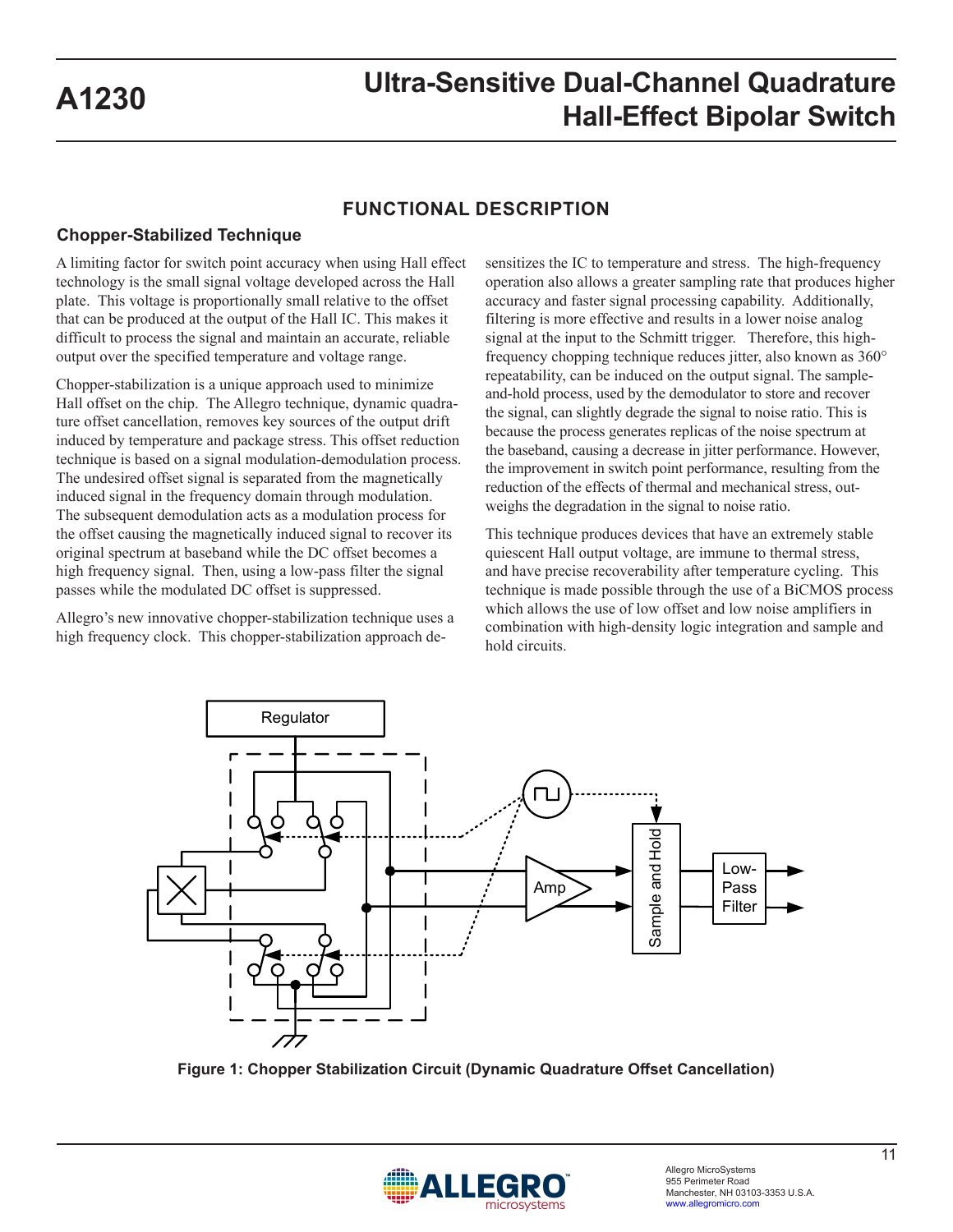### **TYPICAL APPLICATIONS OPERATION**







#### **Figure 3:Quadrature Output Signal Configuration.**

The outputs of the two output channels have a phase difference of 90° when used with a properly designed magnet that has an optimal pole pitch of twice the Hall element spacing of 1 mm.

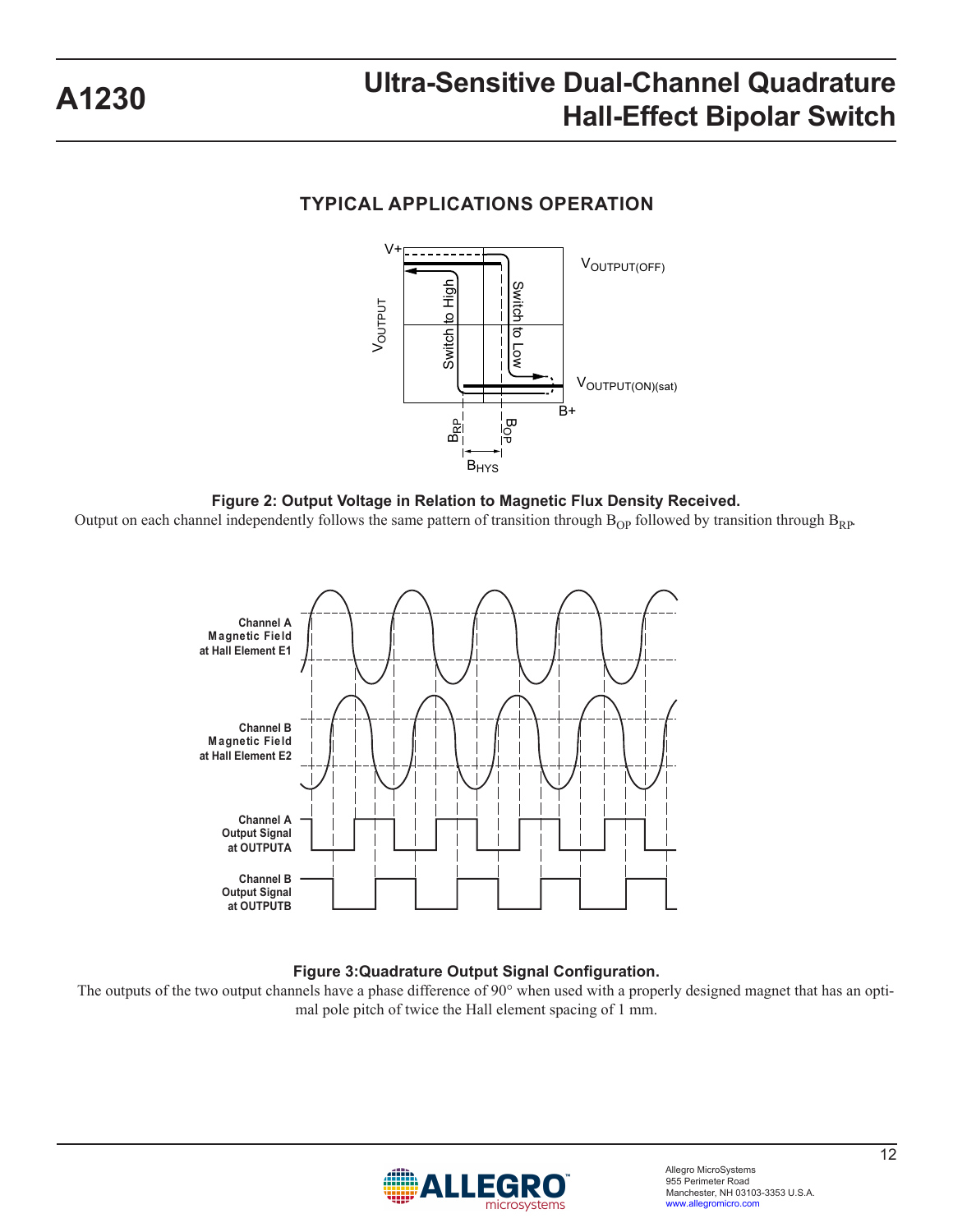#### **TYPICAL APPLICATIONS CIRCUITS**

This device requires minimal protection circuitry during operation with a low-voltage regulated line. The on-chip voltage regulator provides immunity to power supply variations between 3.3 and 18 V. Because the device has open-drain outputs, pull-up resistors must be included.

If protection against coupled and injected noise is required, then a simple low-pass filter on the supply (RC) and a filtering capacitor on each of the outputs may also be needed, as shown in the

unregulated supply diagram.

For applications in which the device receives its power from unregulated sources, such as a car battery, full protection is generally required to protect the device against supply-side transients. Specifications for such transients vary for each application, so the design of the protection circuit should be optimized for each application.



**Figure 4: Regulated Supply**

**Figure 5: Unregulated Supply**

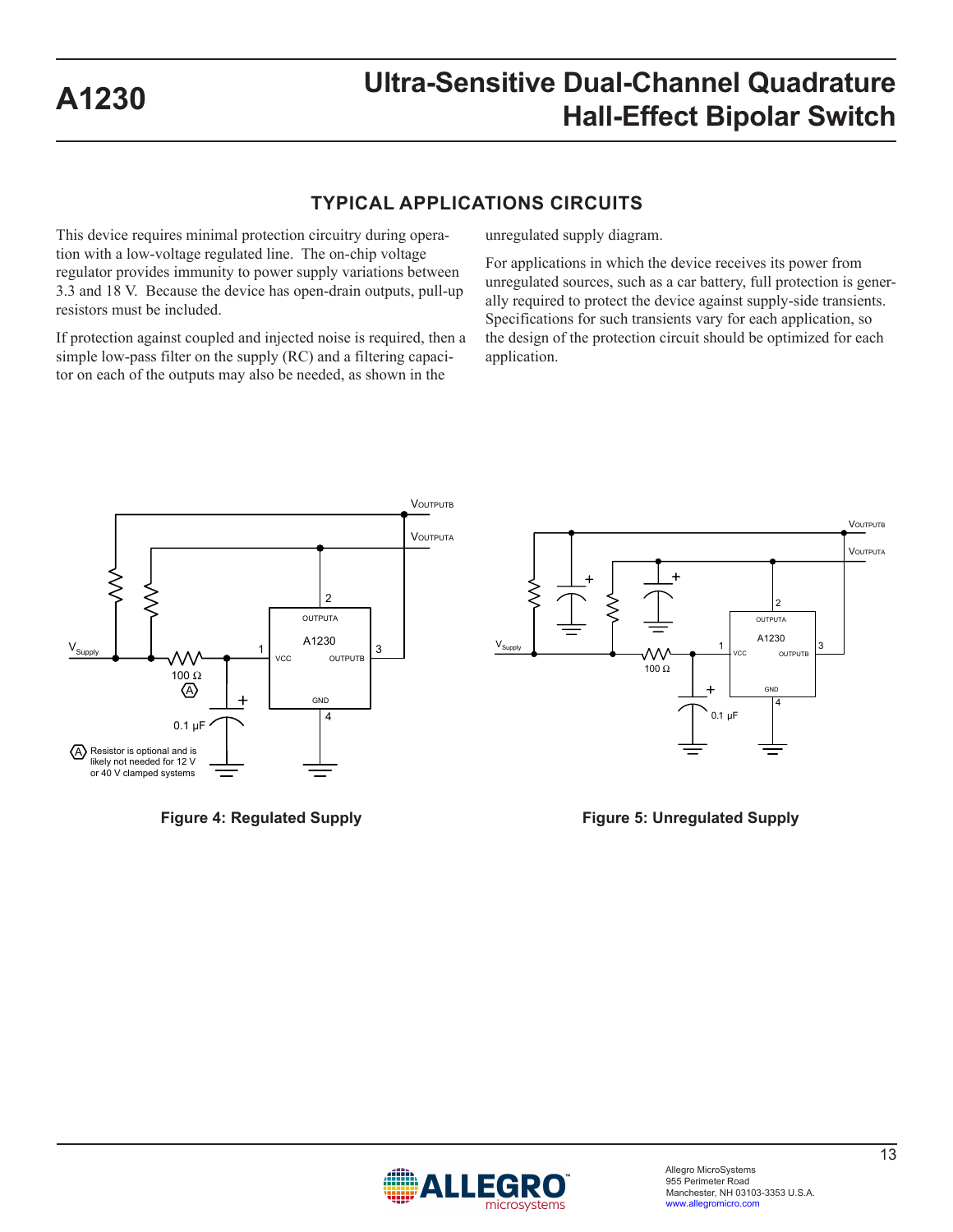#### **POWER DERATING**

The device must be operated below the maximum junction temperature of the device,  $T_I(max)$ . Under certain combinations of peak conditions, reliable operation may require derating supplied power or improving the heat dissipation properties of the application. This section presents a procedure for correlating factors affecting operating  $T<sub>L</sub>$ . (Thermal data is also available on the Allegro MicroSystems Web site.)

The Package Thermal Resistance,  $R_{\theta JA}$ , is a figure of merit summarizing the ability of the application and the device to dissipate heat from the junction (die), through all paths to the ambient air. Its primary component is the Effective Thermal Conductivity, K, of the printed circuit board, including adjacent devices and traces. Radiation from the die through the device case,  $R_{\theta$ JC, is relatively small component of  $R_{\theta JA}$ . Ambient air temperature,  $T_A$ , and air motion are significant external factors, damped by overmolding.

The effect of varying power levels (Power Dissipation,  $P_D$ ), can be estimated. The following formulas represent the fundamental relationships used to estimate  $T_J$ , at  $P_D$ .

$$
P_D = V_{IN} \times I_{IN} \tag{1}
$$

$$
\Delta T = P_D \times R_{\theta J A} \tag{2}
$$

$$
T_J = T_A + \varDelta T \tag{3}
$$

For example, given common conditions such as:  $T_A = 25^{\circ}C$ ,  $V_{CC}$  = 12 V, I<sub>CC</sub> = 4 mA, and R<sub> $\theta$ JA</sub> = 140 °C/W, then:

$$
P_D = V_{CC} \times I_{CC} = 12 \ V \times 4 \ mA = 48 \ mW
$$
  
\n
$$
\Delta T = P_D \times R_{0JA} = 48 \ mW \times 140 \ ^\circ \text{C/W} = 7 \ ^\circ \text{C}
$$
  
\n
$$
T_J = T_A + \Delta T = 25 \ ^\circ \text{C} + 7 \ ^\circ \text{C} = 32 \ ^\circ \text{C}
$$

A worst-case estimate,  $P_D(max)$ , represents the maximum allowable power level, without exceeding  $T_J(max)$ , at a selected  $R_{\theta JA}$ and  $T_A$ .

*Example*: Reliability for  $V_{CC}$  at  $T_A = 150$ °C, package L, using a single-layer PCB.

Observe the worst-case ratings for the device, specifically:  $R_{\text{HJA}} = 140^{\circ}$ C/W, T<sub>J</sub>(max) = 165°C, V<sub>CC</sub>(max) = 18V, and  $I_{CC}(max) = 6$  mA.

Calculate the maximum allowable power level,  $P_D(max)$ . First, invert equation 3:

$$
\Delta T_{max} = T_J(max) - T_A = 165 \,^{\circ}C - 150 \,^{\circ}C = 15 \,^{\circ}C
$$

This provides the allowable increase to  $T<sub>J</sub>$  resulting from internal power dissipation. Then, invert equation 2:

$$
P_D(max) = \Delta T_{max} + R_{0JA} = 15^{\circ}C + 140^{\circ}C/W = 107 \, \text{mW}
$$

Finally, invert equation 1 with respect to voltage:

$$
V_{CC}(est) = P_D(max) \div I_{CC}(max) = 107 \, \text{mW} \div 6 \, \text{mA} = 18 \, \text{V}
$$

The result indicates that, at  $T_A$ , the application and device can dissipate adequate amounts of heat at voltages  $\leq$ V<sub>CC</sub>(est).

Compare  $V_{CC}(est)$  to  $V_{CC}(max)$ . If  $V_{CC}(est) \leq V_{CC}(max)$ , then reliable operation between  $V_{CC}(est)$  and  $V_{CC}(max)$  requires enhanced R<sub>θJA</sub>. If  $V_{CC}(est) \geq V_{CC}(max)$ , then operation between  $V_{CC}$ (est) and  $V_{CC}$ (max) is reliable under these conditions.

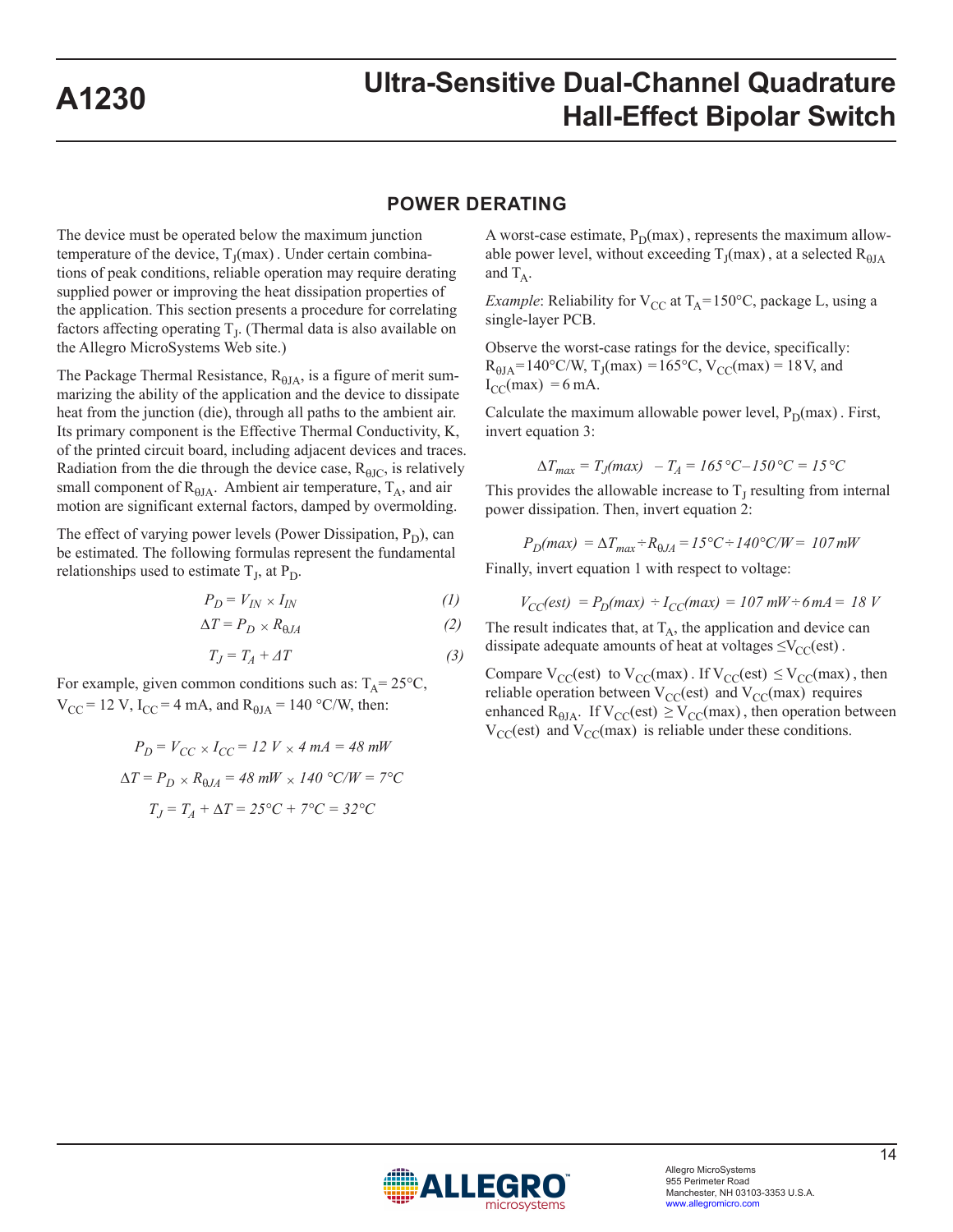**PACKAGE OUTLINE DRAWING**

### **For Reference Only - Not for Tooling Use**

(Reference DWG-0000395) Dimensions in millimeters - NOT TO SCALE Dimensions exclusive of mold flash, gate burs, and dambar protrusions Exact case and lead configuration at supplier discretion within limits shown



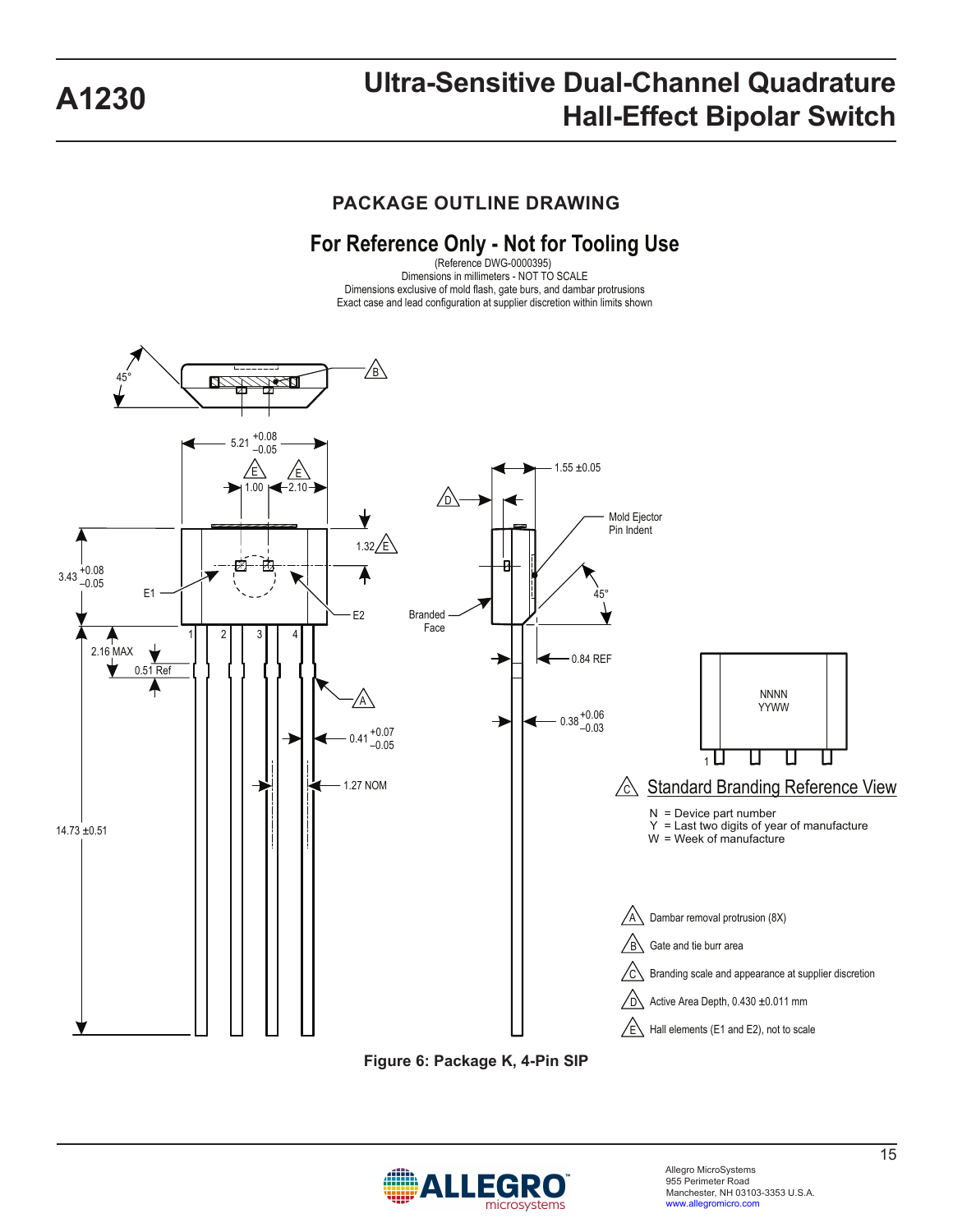